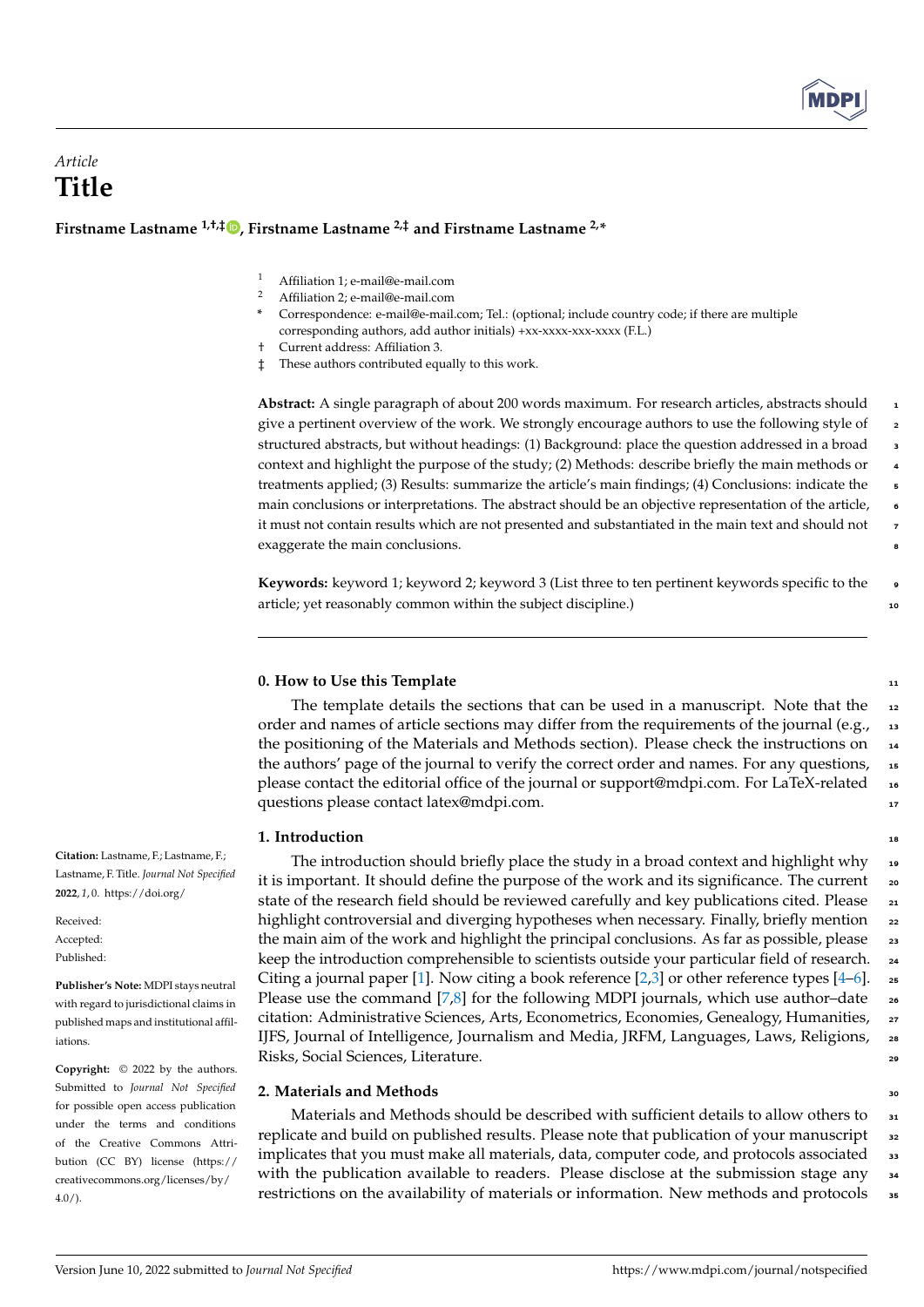should be described in detail while well-established methods can be briefly described and <sup>36</sup> appropriately cited.  $\frac{3}{27}$ 

Research manuscripts reporting large datasets that are deposited in a publicly available database should specify where the data have been deposited and provide the relevant <sup>39</sup> accession numbers. If the accession numbers have not yet been obtained at the time of  $\bullet$ submission, please state that they will be provided during review. They must be provided 41 prior to publication.  $\frac{42}{2}$ 

Interventionary studies involving animals or humans, and other studies require ethical <sup>43</sup> approval must list the authority that provided approval and the corresponding ethical <sup>44</sup> approval code.  $\frac{45}{45}$ 

This is an example of a quote.  $\bullet$ 

#### **3. Results** <sup>47</sup>

This section may be divided by subheadings. It should provide a concise and precise  $\bullet$ description of the experimental results, their interpretation as well as the experimental <sup>49</sup> conclusions that can be drawn.  $\frac{1}{20}$  solutions that can be drawn.

|                      | 3.1. Subsection                         | 51 |
|----------------------|-----------------------------------------|----|
| 3.1.1. Subsubsection |                                         | 52 |
|                      | Bulleted lists look like this:          | 53 |
| $\bullet$            | First bullet;                           | 54 |
| $\bullet$            | Second bullet;                          | 55 |
|                      | Third bullet.                           | 56 |
|                      | Numbered lists can be added as follows: | 57 |
| 1.                   | First item;                             | 58 |
| 2.                   | Second item;                            | 59 |
| 3.                   | Third item.                             | 60 |
|                      | The text continues here.                | 61 |
|                      | 3.2. Figures, Tables and Schemes        |    |

All figures and tables should be cited in the main text as Figure [1,](#page-2-0) Table 1, Table [2,](#page-2-1) etc. <sup>63</sup>

<span id="page-1-0"></span>

**Figure 1.** This is a figure. Schemes follow the same formatting. If there are multiple panels, they should be listed as: (**a**) Description of what is contained in the first panel. (**b**) Description of what is contained in the second panel. Figures should be placed in the main text near to the first time they are cited. A caption on a single line should be centered.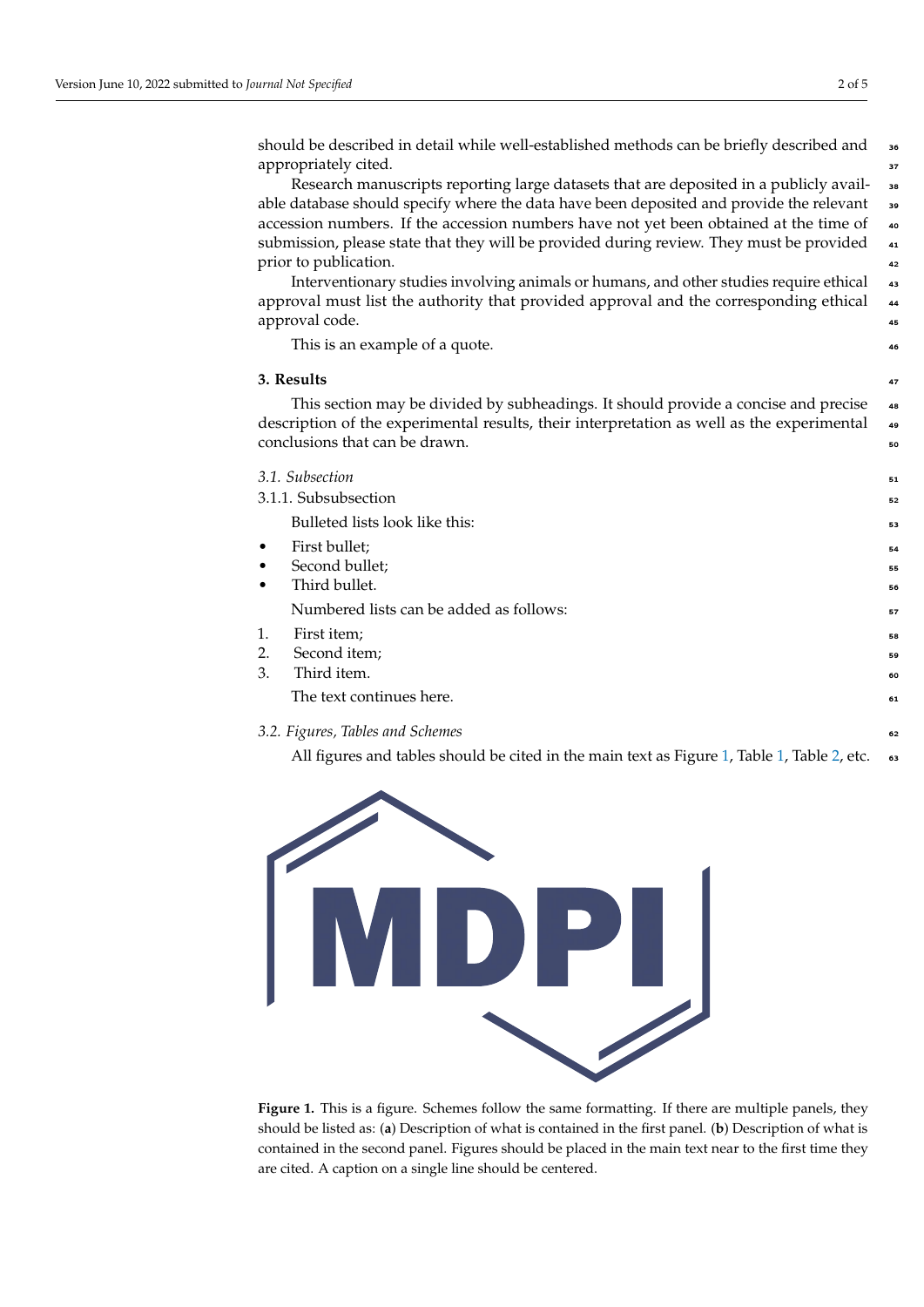<span id="page-2-0"></span>**Table 1.** This is a table caption. Tables should be placed in the main text near to the first time they are cited.

| Title 1 | Title 2 | Title 3 |
|---------|---------|---------|
| Entry 1 | Data    | Data    |
| Entry 2 | Data    | Data    |

<span id="page-2-1"></span>**Table 2.** This is a wide table.

| Title 1 | Title 2 | Title 3 | Title 4           |
|---------|---------|---------|-------------------|
| Entry 1 | Data    | Data    | Data              |
| Entry 2 | Data    | Data    | Data <sup>1</sup> |

 $1$  This is a table footnote.

| Text.                                                                                     | 64 |
|-------------------------------------------------------------------------------------------|----|
| Text.                                                                                     | 65 |
| 3.3. Formatting of Mathematical Components                                                | 66 |
| This is the example 1 of equation:                                                        | 67 |
| $a=1$ .                                                                                   |    |
| the text following an equation need not be a new paragraph. Please punctuate equations as | 68 |

regular text.

 $a = b + c + d + e + f + g + h + i + j + k + l + m + n + o + p + q + r + s + t + u + v + w + x + y + z$  (2)

This is the example 2 of equation:



**Figure 2.** This is a wide figure.

Please punctuate equations as regular text. Theorem-type environments (including 71 propositions, lemmas, corollaries etc.) can be formatted as follows:  $\frac{1}{2}$ 

**Theorem 1.** *Example text of a theorem. 73*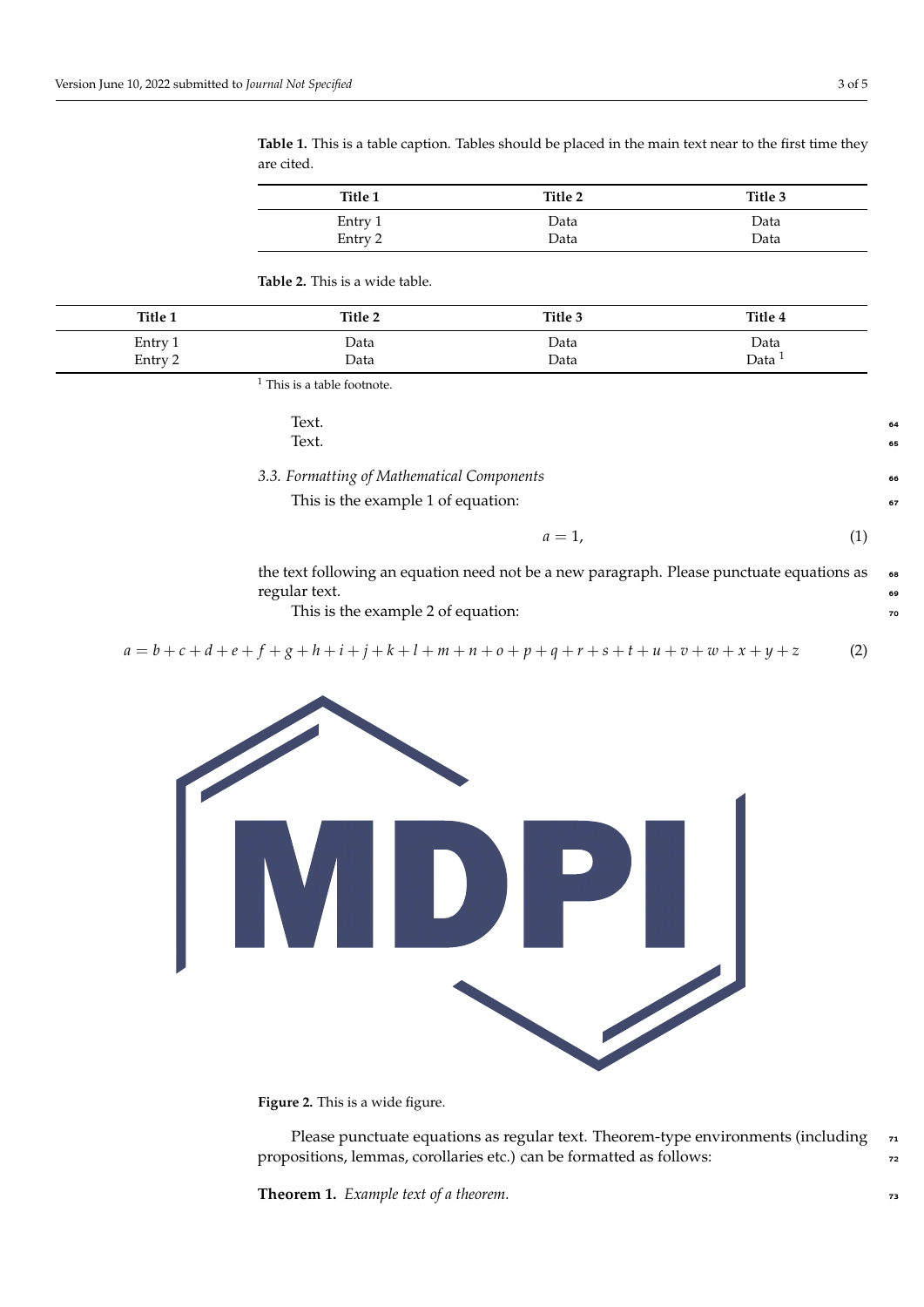The text continues here. Proofs must be formatted as follows:  $\frac{74}{14}$ 

**Proof of Theorem 1.** Text of the proof. Note that the phrase "of Theorem 1" is optional if it is clear which theorem is being referred to.  $\Box$ 

The text continues here. The state of the state of the state of the state of the state of the state of the state of the state of the state of the state of the state of the state of the state of the state of the state of th

## **4. Discussion**

Authors should discuss the results and how they can be interpreted from the perspective of previous studies and of the working hypotheses. The findings and their implications should be discussed in the broadest context possible. Future research directions may also  $\bullet$ 1 be highlighted. So a set of the set of the set of the set of the set of the set of the set of the set of the set of the set of the set of the set of the set of the set of the set of the set of the set of the set of the set

#### **5. Conclusions** 83

This section is not mandatory, but can be added to the manuscript if the discussion is  $\frac{1}{84}$ unusually long or complex. <sup>85</sup>

#### **6. Patents** 86

This section is not mandatory, but may be added if there are patents resulting from the  $\bullet$ work reported in this manuscript.

**Author Contributions:** For research articles with several authors, a short paragraph specifying their <sup>89</sup> individual contributions must be provided. The following statements should be used "Conceptualization, X.X. and Y.Y.; methodology, X.X.; software, X.X.; validation, X.X., Y.Y. and Z.Z.; formal analysis, <sup>91</sup> X.X.; investigation, X.X.; resources, X.X.; data curation, X.X.; writing—original draft preparation, 92 X.X.; writing—review and editing, X.X.; visualization, X.X.; supervision, X.X.; project administration, <sup>93</sup> X.X.; funding acquisition, Y.Y. All authors have read and agreed to the published version of the <sup>94</sup> manuscript.", please turn to the [CRediT taxonomy](http://img.mdpi.org/data/contributor-role-instruction.pdf) for the term explanation. Authorship must be  $\bullet$ limited to those who have contributed substantially to the work reported.

Funding: Please add: "This research received no external funding" or "This research was funded  $\bullet$ by NAME OF FUNDER grant number XXX." and and "The APC was funded by XXX". Check carefully that the details given are accurate and use the standard spelling of funding agency names at [https://search.crossref.org/funding,](https://search.crossref.org/funding) any errors may affect your future funding.

**Institutional Review Board Statement:** In this section, you should add the Institutional Review <sup>101</sup> Board Statement and approval number, if relevant to your study. You might choose to exclude this 102 statement if the study did not require ethical approval. Please note that the Editorial Office might ask 103 you for further information. Please add "The study was conducted in accordance with the Declaration <sup>104</sup> of Helsinki, and approved by the Institutional Review Board (or Ethics Committee) of NAME OF <sup>105</sup> INSTITUTE (protocol code XXX and date of approval)." for studies involving humans. OR "The <sup>106</sup> animal study protocol was approved by the Institutional Review Board (or Ethics Committee) of 107 NAME OF INSTITUTE (protocol code XXX and date of approval)." for studies involving animals. OR 108 "Ethical review and approval were waived for this study due to REASON (please provide a detailed <sup>109</sup> justification)." OR "Not applicable" for studies not involving humans or animals. <sup>110</sup>

**Informed Consent Statement:** Any research article describing a study involving humans should 111 contain this statement. Please add "Informed consent was obtained from all subjects involved in the <sup>112</sup> study." OR "Patient consent was waived due to REASON (please provide a detailed justification)." <sup>113</sup> OR "Not applicable" for studies not involving humans. You might also choose to exclude this <sup>114</sup> statement if the study did not involve humans. 115

Written informed consent for publication must be obtained from participating patients who can 116 be identified (including by the patients themselves). Please state "Written informed consent has been 117 obtained from the patient(s) to publish this paper" if applicable. 118

**Data Availability Statement:** In this section, please provide details regarding where data supporting <sup>119</sup> reported results can be found, including links to publicly archived datasets analyzed or generated 120 during the study. Please refer to suggested Data Availability Statements in section "MDPI Research 121 Data Policies" at [https://www.mdpi.com/ethics.](https://www.mdpi.com/ethics) If the study did not report any data, you might 122 add "Not applicable" here. 123